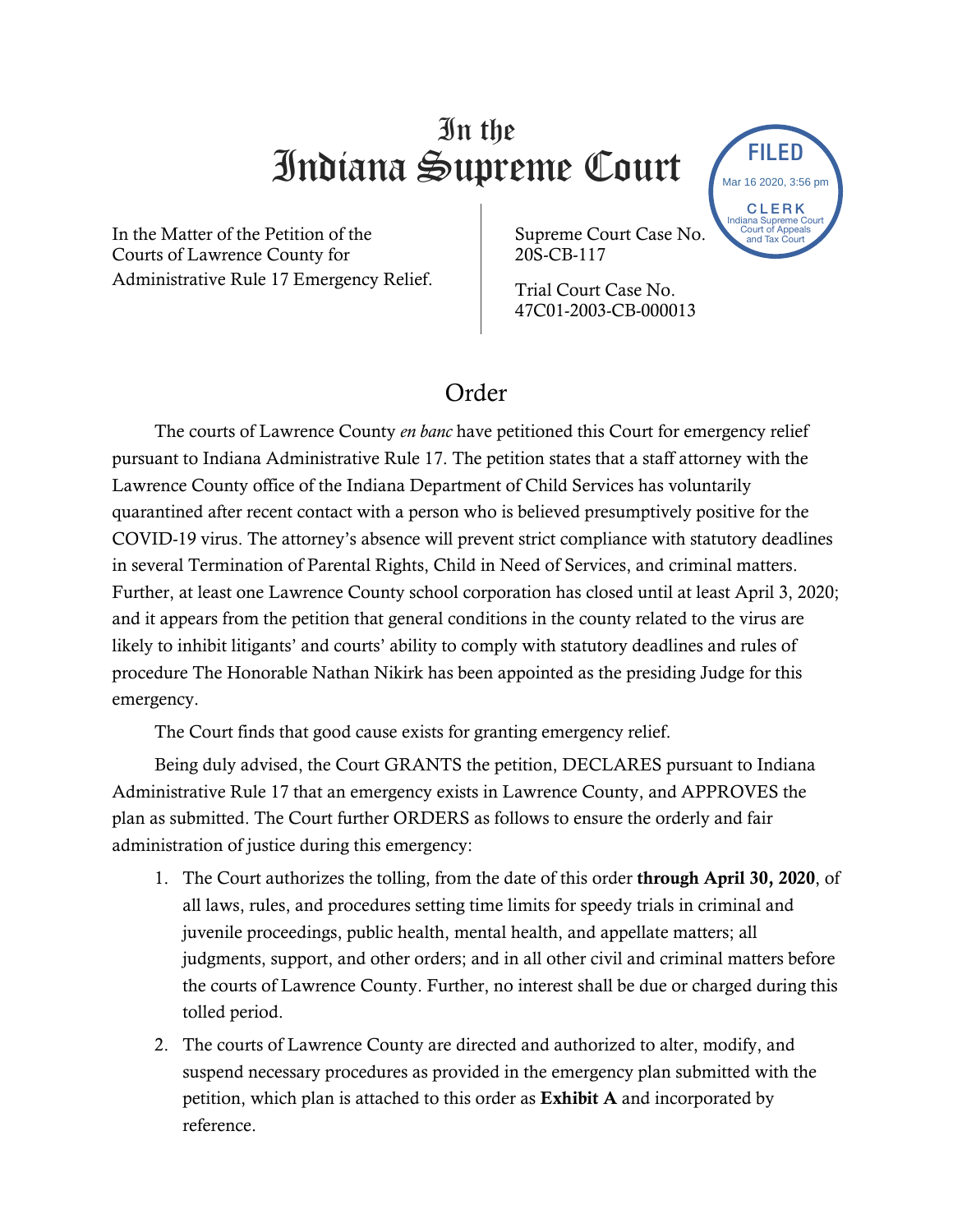3. The Lawrence County Courts shall file a status update no later than April 28, 2020 to inform this Court of whether there is an ongoing need for emergency relief.

Done at Indianapolis, Indiana, on  $\frac{3/16}{2020}$ .

Loute A. Ruch

Loretta H. Rush Chief Justice of Indiana